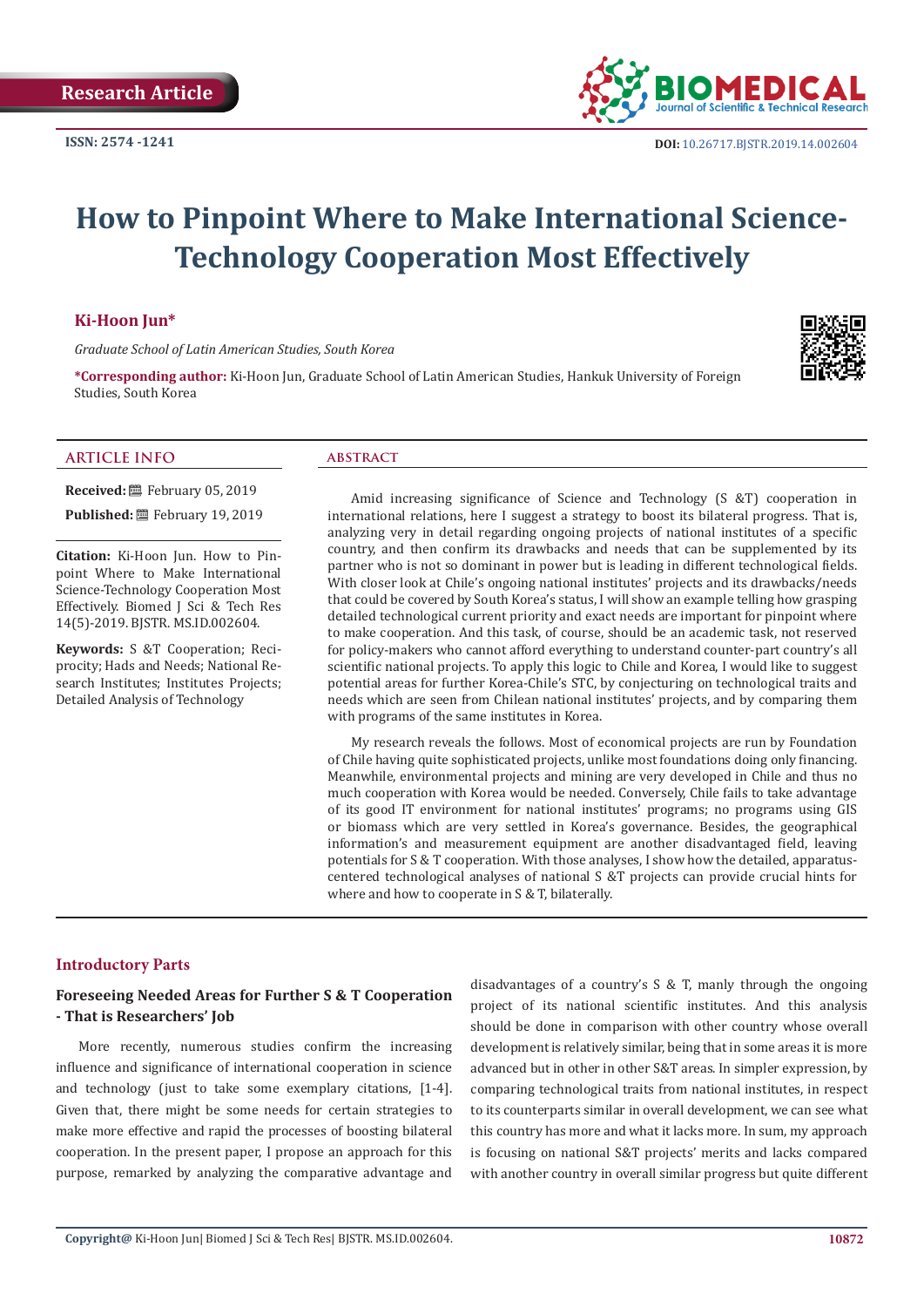in specialties. And I would like to assert that such technological comparison in respect to potential S &T cooperation counterpartcountry, to the very detailed degree as shown in subsequent analyses, should be a task dealt by academic researchers, not by international-cooperation government authorities.

The reason is simple, as follows. Can the government officials grasp those technological details? Could they spare enough time to specify technology fields deserving most the S & T technology? It does not seem likely, because that requires acquiring scientific knowledge far from their original careers, as well as fully understanding countries' S & T development status, needs, and drawbacks. It will be never easy to do so while at the same time struggling with many other exterior-relation affairs. What about the ministry of science? They are to be familiar with basic guideline and focused areas of technology development (for instance, nowadays, Korean governments talk a lot about the 4th industrial revolution). However, it will be costly for them to thoroughly comprehend many projects developed in high-level institutes and universities where most of new =S & T are produced. I have said Korean academy paid little attention to detailed technology, and all aforementioned governmental institutions are not capable of handling with it.

So, it remains unclear which technology fields exactly are the best for further cooperation. With few sources predicting to-becooperated technologies, until now Korea-L. A's bilateral STC has been progressed through direct conversation between government officials or the same field institutions. However, it never takes a short time for those diplomatic exchanges, especially the two sides are mutually distant culturally and geographically. And when S & T institutes or universities from two countries are cooperating, they have difficulties in breaking inter-disciplinary barriers. Those respects are telling both governments and educational institutions would have certain difficulties and costs in developing bilateral S & T cooperation's. On the contrary, the S & T cooperation can be far more boosted when the negotiating parties are provided with exterior knowledge to foresee the most appropriate S & T area for cooperation. Having and sharing information prior to beginning exchange, the diplomatic process for S & T can be progressed far more smoothly and fluently. And that is of course what the researchers and academics should do.

# **National Institutes' Projects: Direct Reflection of National S & T Development Goals**

Then, how to provide specific-technology needs and haves from the both sides, with enough academic grounds? My choice is: focusing national institutes' projects, for the following reasons. According to Sapre [5], the national institutes are exerting central role for S & T development in non-Western countries. Besides, in L.A., the executive's power prevails over check-and-balance [6]. Then it is inferred that L.A.'s national institutes will be hardly free from government (executive)'s development schemes, while their project outcome is highly crucial for national socio-economic or industrial developments. Therefore, also the technologies in those institutes' projects can be direct catalysis of national developments. That clarifies that national institutes' project technologies are the most direct hints for S & T areas for further bilateral cooperation.

# **Country Selection for the Present Research: Chile, in respect to South Korea**

In this paper, I will focus on Chile, which is providing important spaces for scientific advanced research, represented by its Atacama Desert [7], but also which does not seem to take its full advantage for its own S & T level. Meanwhile, among all Latin American countries it is the most oriented to external cooperation, including that for S & T. With those characteristics, this country is quite worth to analyze where to cooperate more. Meanwhile, I decided to set East Asia's South Korea as Chile's counterpart to evaluate its technological relative progress and drawbacks, taking account for the following facts: While Chile's main industries are mining, agriculture and fishery, Korea's main industries are heavy chemical industries and more high-technological industries [8]. But meanwhile, both countries belong to high-income countries [9]. As the potential counterpart for Chilean cooperation, Korea has its own specific. First, even among advanced OECD countries, Korea is known for its very generous investment in R & D and innovation activities, and as a result it reached to two remarkable achievements out of most other countries' reach –

a. One of the top five countries in the number of patent registration since late 2000s, especially in the biggest oversea markets like U.S.,

b. Furthermore, it is one of the 12 biggest countries in terms of SCI publication [10].

Nevertheless, by choosing Korea as the counterpart of Chile, I never mean any specificity of Korea's significance as cooperation partner for Chile. It is just the example, and I want to say that the same logic of comparative analyses can be applied to any other cooperation pairs of countries.

# **Importance of Not Overlooking Seemingly Miniscule Components**

Besides, I have to make one more argument: the significance of not overlooking seemingly futile or partial components or products. Sometimes, a whole industry of nation can be determined by a single product; one virtual example is coast-tourism country, where the cruise's technical endurance might determine all the industrial outcomes. This is extremely sophisticated task – the tragic of Sewol-Ho In Korea reminds that only the perfect care can enable cruising for years and for long distances with no accidents; the majority of huge ships are hardly free from obsolescence. Then, how to deliver such technological needs? In relation with this, we should ask two questions:

a. Whether the country's maritime institutes develop the technology within few years, and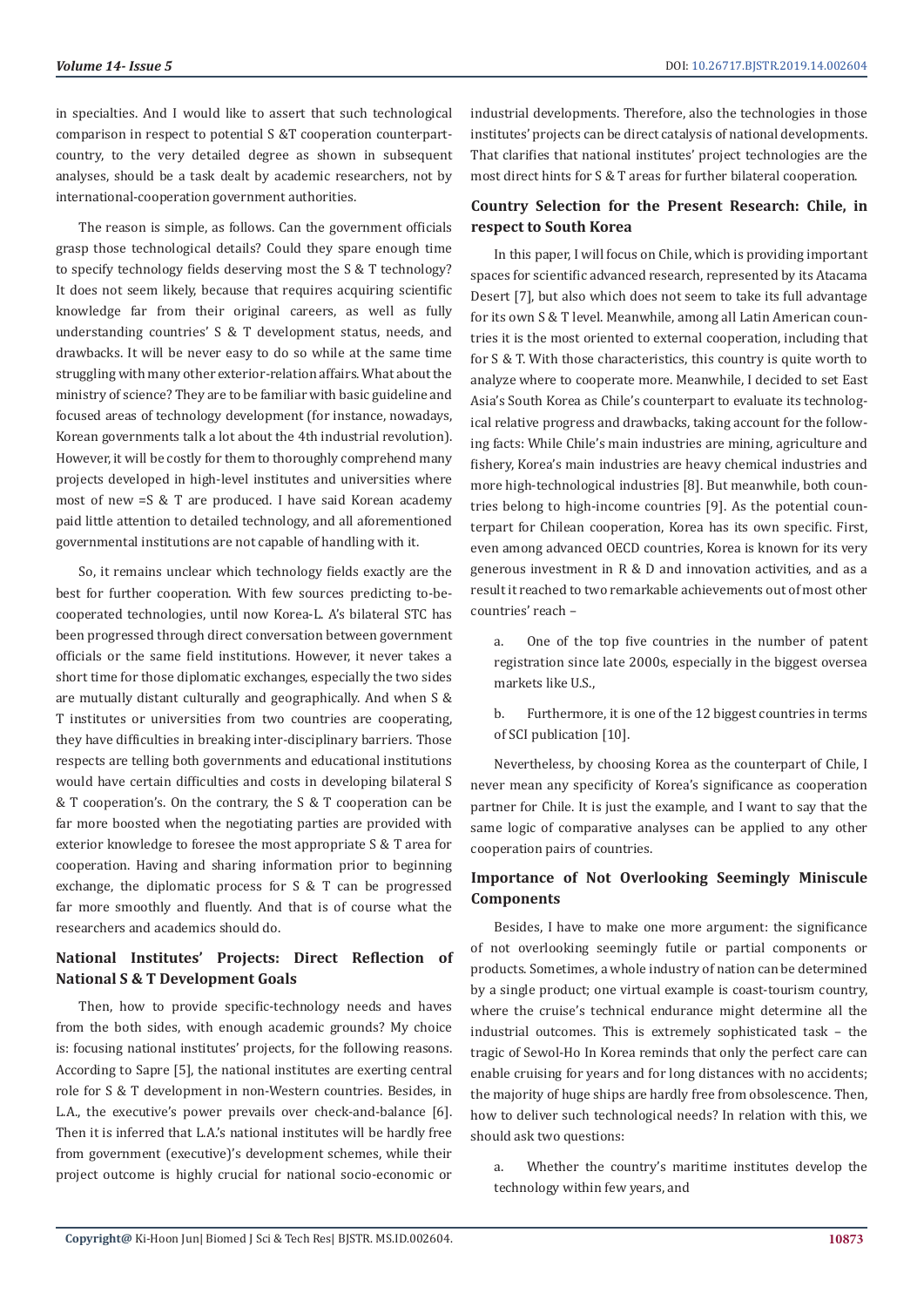b. If not, then we could ask whether donating or cooperating foreign countries deliver those needs. If the country cannot meet the need by itself, and if its cooperating countries can deliver it, then needs and hopes for TC is highly expected.

#### **Summary of Present Study's Concern**

 Then, in this research, I will contemplate projects and programs of national institutes of all fields, along with their technological traits including follows: Till here, I stated the follows:

a. In our age in which the international cooperation for S & T is becoming more critical, I suggest a strategy to boost it, by exactly understanding what the country A has more in respect to its potential partner B, and also what it lacks more.

b. Cooperation is also a sort of transaction. And thus, it can be more boosted by understanding what each party needs and affords more, relatively.

c. I emphasize that such detailed comparative analyses should have been an important subject in academic researches; otherwise, the S & T international cooperation will go on more based on political logics rather than meeting both parties' exact interests and needs.

d. Since national S & T developments in the third world is often led by national institutes' projects, it is worth to focus on ongoing programs of those organizations.

e. With those approaches' selection, I chose to analyze Chile's national-institutes S &T status in comparison with South Korea's one, taking account for the two facts:

A. Both countries are similar in economic position, but very distinct in specialized industries, and

B. But meanwhile, both countries are one of the most competitive and open to external cooperation compared with other countries in the same continent. While their common features is likely to facilitate further cooperation in the future, their sharp difference in technological merits and demerits maximize the possible pay-offs by mutual cooperation.

f. In this respect, analyzing what Chile would need and could get from South Korea's S & T assets, as well as confirming its more advanced programs, will provide a milestone information for boosting their closer cooperation - essentially, it helps to pinpoint and specify the area or issue to concentrate coworking.

# **Methods of Analyses**

My methods to look at national institutes' projects are as follows. The analysis methods stated below will be used only when necessary and meaningful for understanding of projects and institutes; otherwise, the paper will be too redundant beyond

allowed space. Finding technological traits can be made first through searching projects information, taking into account even tiny and partial technological details in that project. And the best areas for S & T cooperation can be referred from technological limitations in those projects; cooperation comes from needs, and needs come from limitations.

### **Current status of Projects**

A. Each project's continuity and current status will be seen by website-information update's timeliness

B. Technological Contents

a. My analyses of projects and their technological traits will include:

b. Objects and their components in focus, their measurements, and applied regions

c. While information search will be primarily through institutes' websites,

d. I will make both phone and e-mail inquiry when: webpage provides only basic

e. Information of project schemes, link is not available, no update for more than one year.

f. If even my additional inquiries do not draw sufficient informations,

g. The significance of those projects and their technologies will be largely reduced.

# **Project Contents' Credibility Check**

The confidence of project information's will be examined when necessary, by contrasting multiple sources.

#### **Exploring Technological Limitations**

Those limitations can be inferred when:

a. There are grounds to argue that the technological tools or schemes are not sufficiently elaborated as the project needs.

b. Compared with Korean institutes' in the same field, lacking certain tools, programs, or processes are observed, and this is likely to substantially affect the project-outcomes or industrial/economic developments.

# **Main Characteristics of Chilean National Institutes**

Most national institutes in Chile are common in twofold. First, most of them have been established during the government of from 1964 to 1970, preceding famous socialist regimes of Allende. Second, there are relatively more institutes belonging to defense ministry, but their projects are centering on civil convenience or education, rather than military technology. The list of Chilean national public institutes is presented in Table  $1^1$ .

 <sup>1</sup>Source: Los Diccionarios y Las Enciclopedias sobre Academico. <http://www.esacademic.com>.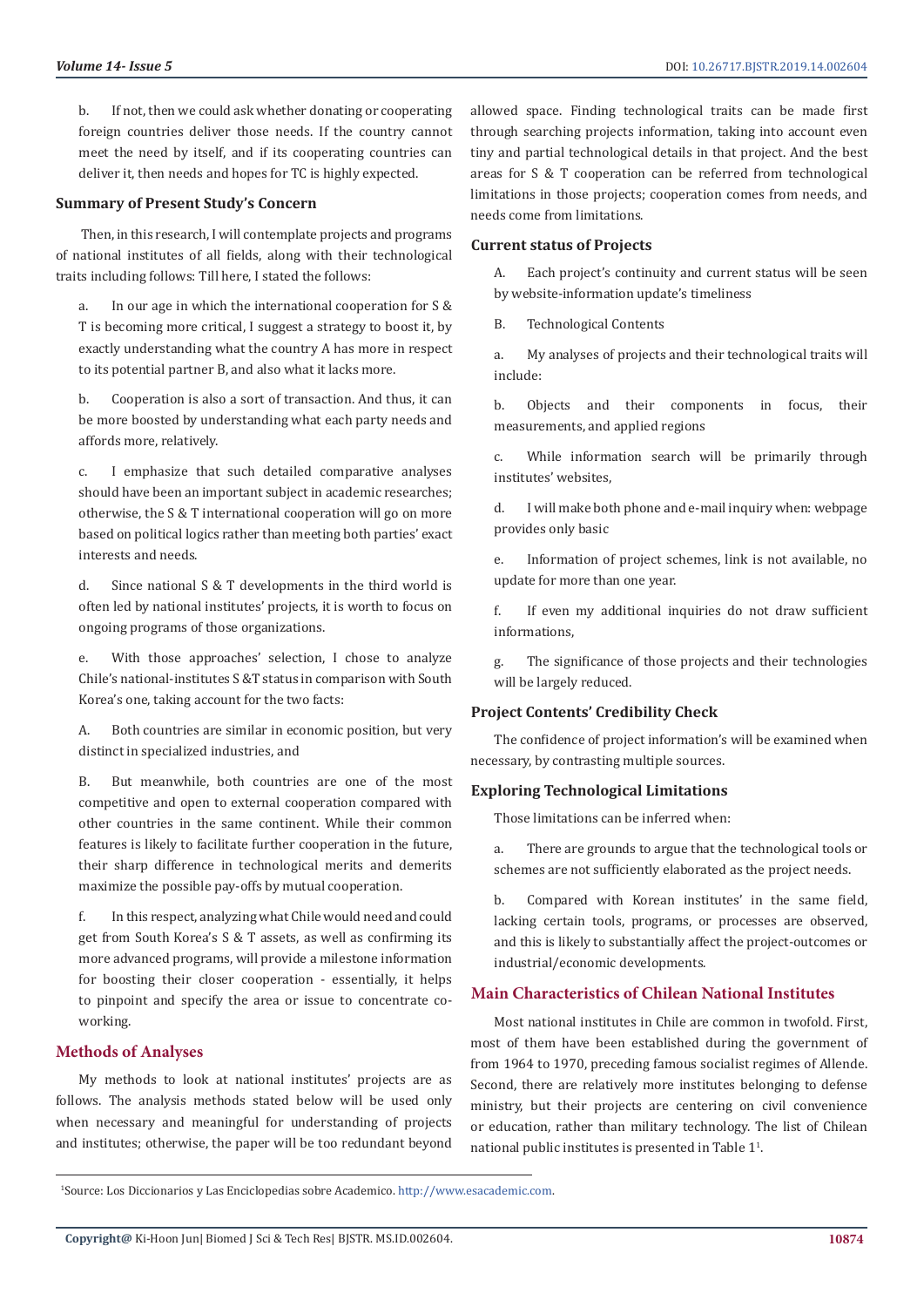| <b>Names in Spanish</b>                                                    | <b>Abbreviation in Spanish</b> | <b>English Translation</b>                                    | <b>Foundation Year</b> | <b>Belonging Ministry</b>  |
|----------------------------------------------------------------------------|--------------------------------|---------------------------------------------------------------|------------------------|----------------------------|
| Centro de Información de Recursos<br>Naturale [11]                         | <b>CIREN</b>                   | Information Center for Natural<br>Resource                    | 1985                   | Economy                    |
| Centro de Investigación Minera y<br>Metalúrgica [12]                       | <b>CIMM</b>                    | Research Center on the Mining<br>and Metallurgy               | 1971                   | Mining                     |
| Comisión Chilena de Energía Nuclear [13]                                   | <b>CChEN</b>                   | Chilean Commission on the<br>Nuclear Energy                   | 1985                   | Mining                     |
| Corporación de Investigación Tecnológica<br>[14]                           | <b>INTEC-Chile</b>             | Technological Research<br>Corporation                         | 1968                   | Economy                    |
| Fundación Chile [15]                                                       |                                | Foundation of Chile                                           | 1976                   | Private Corporation        |
| Instituto de Desarrollo Agropecuario [16]                                  | <b>INDAP</b>                   | Institute of Agro-pecuary<br>Development                      | 1962                   | Agriculture                |
| Instituto de Fomento Pesquero [17]                                         | <b>IFOP</b>                    | Institute of Fishery Enforcement                              | 1964                   | Economy                    |
| Instituto de Investigaciones Agropecuarias<br>$[18]$                       | <b>INIA</b>                    | Research and Development<br>Center on Agro-fishery Industry   | 1964                   | Agriculture                |
| Instituto Forestal [19]                                                    | <b>INFOR</b>                   | <b>Foresty Institute</b>                                      | 1965                   | Economy.                   |
| Instuto Geografico militar                                                 | <b>IGM</b>                     | Geo-Military Institute                                        | 1922                   | Defense                    |
| Servicio Aerofotogramétrico de la Fuerza<br>Aérea de Chile                 | <b>SAF</b>                     | Air Force Institute of Aero<br>Photography                    | 1915                   | Geomilitary<br>Information |
| Servicio Hidrográfico y Oceanográfico de<br>la Armada de Chile (SHOA) [21] | <b>SHOA</b>                    | Hydrographic and Oceanographic<br>Service of the Chilean Navy | 1874                   | Disaster<br>Management     |
| Servicio Nacional de Geología y<br>Minería <sup>[22]</sup>                 | SERNAGEOMIN                    | National Geology and Mining<br>Service                        | 1980                   | Minng                      |

**Table 1:** Chile's national research institutes.

. In my observation of websites of all those institutes, some of their projects are too-little or too-shortly stated unlike others run by the same institute. There are few reasons to pay equal attention for those projects which are understated by institutions themselves, and thus I will focus on only projects with minimum amount of description. In my observation, neither most of current main projects were explained verbosely. So, I set a bit generous linguistic criterion to consider a project worth to address here-any project stated with one or more paragraphs, each consisted of three or more compound sentences. Summing up all relevant projects of Chilean national institutes, I re-analyzed their technological features by industrial classification (hereafter ICS). Fortunately, or unfortunately, I found that Chile's national institutes' projects were concentrated only in few of industries classified by UN's two-level industrial-classification system [23]-most of them for primary industries, energy safety, along with services of education, information diffusion, technology provision, and health-care.

# **Primary Industries**

### **Agriculture**

More to Develop: knowledge-diffusion of cultivation technology, and public use of precision-agriculture in cultivation of fruits, Foundation of Chile pursues nutritional efficiency-enhancement program for Taracapa and other Northern regions, and offers another education program for crop-check - the technology of regular check of crops' status through which the best methods of cultivation is determined. However, the second one: crop-check education program is only for the functional-fruit Maqui. Besides

more needs of knowledge-diffusion of agricultural technology, here I will have to quote on precision agriculture or satellite farming. Precision agriculture is for optimizing management decisions and maximizing resource input-output efficiency, through observing crops from satellite - the method called GPS (Global Positioning Satellite). In Korea, since it successfully launched NARO satellite in January 2013, the precision agriculture has prevailed. For example, in April this year, Hong et al. [24] has inferred on temporal and spatial distribution of soil waters and amount of evaporation, in order to evaluate flooding vulnerability in farm lands; along with radar, civil-engineering sluice model, and geographic information system (GIS), the optic satellites were employed in their research. In fact, however, it has been far longer ago that using satellites for agricultural purpose had been discussed using foreign satellite data has begun since 1999, for the part of Korean Ministry of Agriculture Hong et al. [24].

Chilean government also launched the Fasat Charlie for precision agriculture, but it was abandoned by 2015 for obsolescence; launching its substitute was planned for 2017, but still there is no realized actions [25]. Then, currently services for precision agriculture are privatized, costing over 90\$ per hectar beyond ordinary peasants' affordance [26]. In Chile by now, the precision agriculture, despite its ground-breaking impact on productivity, is a luxury good. This situation contrasts with Korea where now precision-agriculture is widely used for agricultural policies, helping most small-business farmers in ways like minimizing loss by floods and droughts - for instance, precision-agriculture predicts the least/ most robust crops and lands to the forthcoming disasters, leading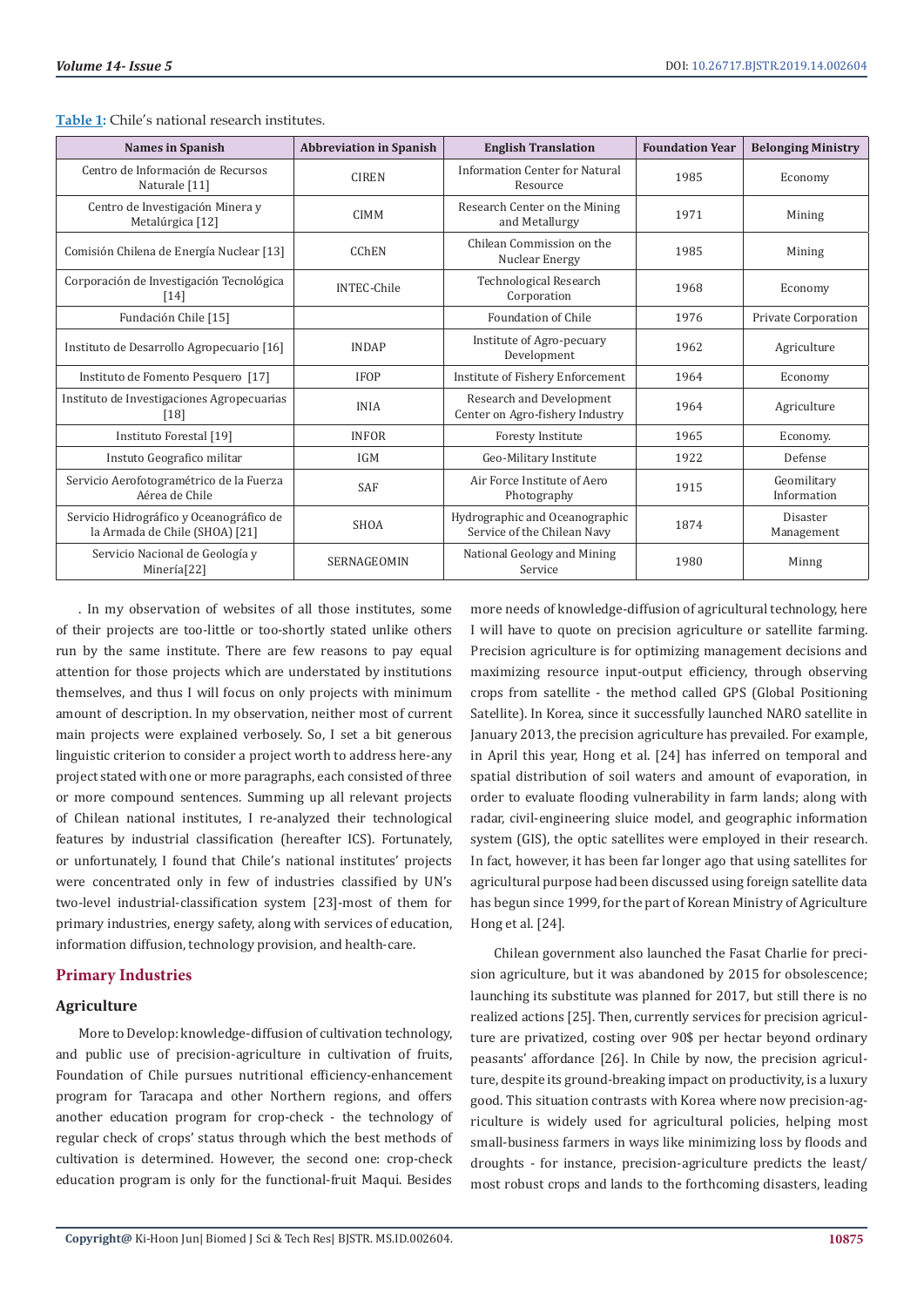to optimal choice of cultivation; whether precision-agriculture is public good like in Korea or private good in Chile, will determine the future of the nation's agricultural industry. In pastoral industry, the Institutes of Agro-Fishery Research (INIA, in Spanish abbreviation), is seeking bees' protection from climate change and temperature instability's damages. As other programs below will confirm, many projects of Chile's national institutes are devoted to measurements of climate change's potential defects (Figure 1).



**Figure 1:** Location of Tongoy and Quillaipe.

# **Boosting Marketing's of High-Quality Crops**

Amid the strengthening relationship between two continents, since 2000s, there have two mega-trends change in world market's food consumption. First, in China, who is now leading production and consumption in world economy, the demand for high-quality foods have emerged Second, since emergence of academic interest in Bolivia's Quinoa since 1990s and its world-market prevalence since 2000, Latin American functional foods have attracted far more worldwide attentions than before<sup>2</sup> [3]. Obviously, those two new trends raised

b. More economic values of health/functional foods. Chile's NRIs took into account both.

In response to trend

a. The Institute for Agro-Fishery Development (Instituto de Desarrollo Agropecuario, INDAP) is focusing On encouraging high-quality crop products' expansions at the national and international market. In response to trend

b. Chile's Institute of Agro-Fishery Research (Instituto de Investigations Agropecuarias, INIA)) is promoting industry of health-curing and functional foods. Further elaborations are provided below.

a. More importance of high-quality agriculture products and

**Table 2:** INDAP & INIA: difference in orientation for boosting primary industries.

|                         | <b>INDAP</b>                         | <b>INIA</b>                                |  |
|-------------------------|--------------------------------------|--------------------------------------------|--|
| Sectors of support      | Agriculture                          | Agriculture and Fishery                    |  |
| Items of support        | High-quality crops                   | <b>Healthy Foods</b>                       |  |
| Focus of support        | Broader recognitions & sale networks | Diversification, Defects' minimization     |  |
| Targeted market         | Domestic                             | Oversea                                    |  |
| Main methods of support | Regulatory supports                  | Direct investment & Scientific researching |  |

INIA and INDAP's names are very similar, except that one includes 'research' and the other includes 'development'. However, their current program reveal more differences as in the Table 2 [1] For Bolivia's local people, the recent effect of Quinoamerchandising is rather destructive; its excessive exports led to shortage of its domestic stock. for Bolivia's indigenous people, Quinoa has been merely food-for-living, not luxury food. And now some of them cannot have it and starve. Rather than promoting new

varieties of crop, the INDAP is focusing on certifying and supporting retails and circulations of high-quality agricultural products. The corresponding programs are twofold. First, it involves establishment of commercial networks for certified trademarks of agricultural products [16], alike Korea's National Agricultural Cooperation Federation<sup>3</sup> (In another program, it involves more than forty kinds of products - quasi-all agro-pastoral items - including dairy products and honey products. INIA claims to seek 'boosting

<sup>2</sup> For Bolivia's local people, the recent effect of Quinoa-merchandising is rather destructive; its excessive exports led to shortage of its domestic stock. for Bolivia's indigenous people, Quinoa has been merely food-for-living, not luxury food. And now some of them cannot have it, and starve. 3 Nonghyeop in Korean,<https://ibz.nonghyup.com/servlet/CGCN0000S.view>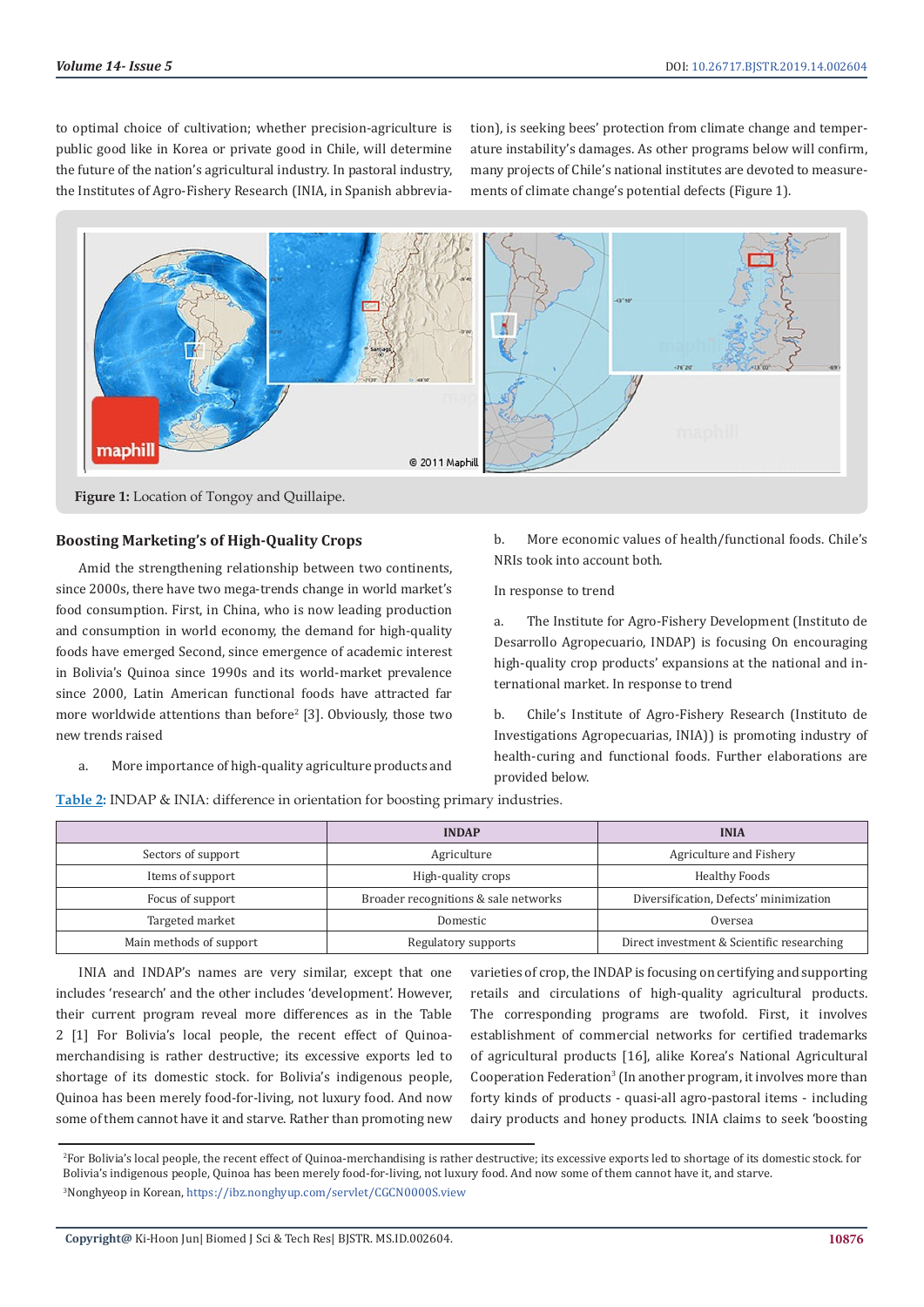development and exportation of foods that can help to overcome various illness like chronic disease, heart disease, and regressive disease. For this ultimate goal, they are making direct investments annually - in 2017, 54 billion USD; in 2019, expectedly, 62 billion USD. Meanwhile, their current programs show they are pursuing two ways for their ultimate goals:

# **Minimizing Loss in Production and Distribution, Through Two Counter-Measures**

Besides, they also claim their engagement in promotion of public-private cooperation for commercial success of high-addedvalue products; however, no further reports on those activities are published on their websites. Even if they do have regular events for that purpose, the institute's focus in overall seems inclined to more diversities and stabilities in productions and distributions, using technological means. Among the aforementioned four programs, further statements are worth for germplasm bank program. That is, it is necessary to explain why INIA is running germplasm bank, instead of gene-bank as most advanced countries are doing. The main difference between two is that, while the gene bank pursues to preserve maps of the whole DNA and genome structure, the germplasm bank allows for mutation. By the full-preservation of DNA/genome structure as aimed by gene-banks, we can grasp how existing-species are biologically organized and are living, and for the sake of public interests or medical purpose we could transplant and employ some parts of one species' DNA-structure to help human beings' or other species' survival/reproduction. In any case, the very species' evolution shapes are not of primary interests in gene banks.

If allowing mutations is due to lack of resources to prevent it, then they had better not to run germplasm bank; running it in itself would require a lot of resources in terms of finance and labors. In other words, allowing mutations is for some reasons, not for incapability to prevent it. Then, what are the reasons for that? Here, I would like to point out that the mutating individuals becomes different genetically and biologically, from other individuals of originally identical species. With such withinspecies differentiation, an originally single species becomes more variant at later time, this is a way of diversification. In this sense, the germplasm bank's allowing mutation implies that the institute primarily aims would be further diversifying current species, rather than mapping and transplanting their genetic structures. There are already biological diversities in Chile, with more than 30 thousand species under geographic diversity including huge ocean, mountain area, savanna, and tropical regions. And further increase of such diversity is Chilean government's aim, with plan of creating new 170 thousand species in years. Since the developed species include not only commercial crops but also insects and non-edible crops, the priority seems to be in biological diversity itself rather than economic profits. According to the institute, however, current local species are already of 4,000 kinds; this means, although only

parts of those plants are in the bank, still a lot of economic benefits are expected.

#### **Fishery and Aquaculture**

Aquaculture programs, by Foundation of Chile: The programs run by the Foundation of Chile (Fundación Chile), unlike those of typical foundations, is never limited to financing other institutions. Rather, it is developing projects across most sectors of primaryindustry sector as well as organizational strategy program. The programs for fishery-aquaculture by Foundation Chile are quite variegate, covering weights-increasing, diversification, aquacultureskills diffusion, medical care, and international treaties. While their planned regional coverage is more than a half of the whole country, however, the kind of involved fishes is relatively limited. When looking at programs by region, aquaculture-skill education is mostly for the Northern region - especially for the coast-city Tongoy. On the contrary, in Quillaipe, closer to middle part of country, they pursue two objectives: Regarding fish-kind aquaculture program, the most recent one was for honnibecroak. In this program, multiple honnibecroakers are grown being trapped in reservoir, with artificial increase of their weights.

The weight-increasing scheme is quite well-elaborated, being set according to honnibecroaker's various age levels; e.g.> 40g for the very young kind, 2.5kg for adult. However, since 2009 no further reports are provided, and we cannot know whether and how well the program is currently running. When it comes to region-specific aquaculture program, programs in northern-area is focusing on aquaculture skills, especially in coast-city Tongoy. On the contrary, in the Quillaipe region, the objectives are to develop two subjects –

a. Fishery distribution from Manila- clam to cod, as well as frozen pollack,

b. Vaccinal and medical care<sup>4</sup>.

International Agreements in fishery-aquaculture, by Foundation of Chile: On the other hand, Foundation of Chile lists foreign countries who have clapped up the agreement in fishery field, as follows. Among those countries, quite a lot like Morocco, Ecuador, Norway, China, U.S., and Iceland are main exporters of fish toward European countries. That is, Chile has clapped up agreements largely with exporters toward Europe; considering that, it is expected that exportation increase in Korea's fishery will facilitate its cooperation with Chile in corresponding areas.

Information Service and Researching by IFOP: While Foundation of Chile's fishery-aquaculture programs are directly involved in workplace, the data publication and experiments are led by the institutes of Fishery Enforcement (Instituto de Fomento Pesquero, IFOP). Every week, IFOP discloses the data on the amount of fishery catch; however, the classification is made by reserving and processing (like canning or cocking-oil addition), not the kind of fishes. By missing fish-kind classification, a lot of information is

<sup>4</sup> In this region, the most frequent fish disease is decreasing amberjack and its growth stagnation, which are caused by sand skipper, a parasite.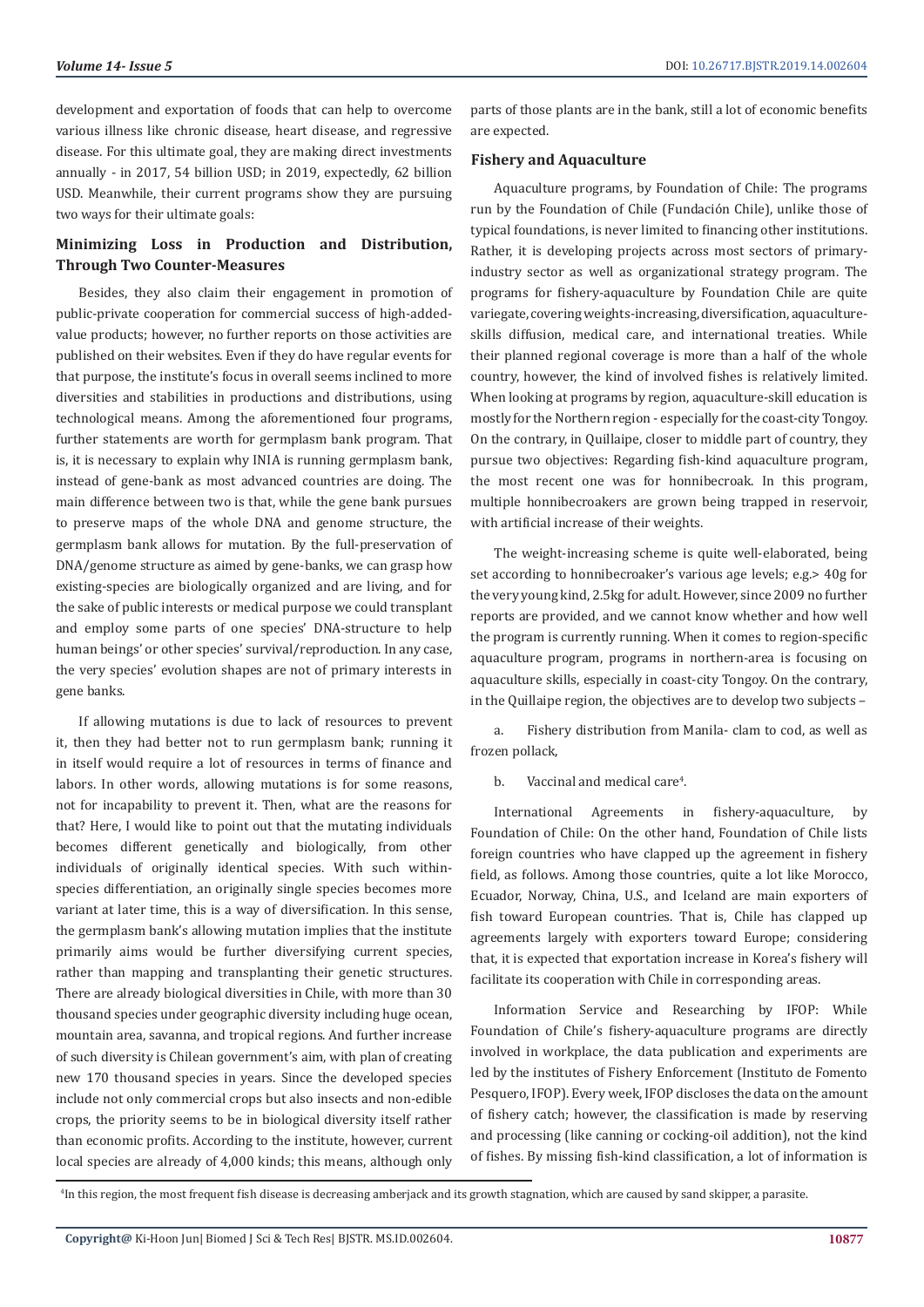lost. If it had been made, each fish's annual or seasonal path could have been analyzed and predicted; this would not only facilitate fishing and aquacultures in the future, but also tell about climate trends in the sea. Moreover, knowledge diversified by fish kinds would facilitate each fish item's commercialization and discussion in the trade-negotiation table. On the other hand, the Laboratory of Experiment on Fish's Age Growth (labooratorio de la edad y crecimiento) makes experiments on maritime species' age and growth [17], and the species include various subjects including fishery morphology. However, the used equipment are far from technically sophisticated; they are too ordinary ones - microscope, multi-dimensional microscope, camera, personal computer, monitors, and software Instituto Fomento de Pesquero<sup>5</sup>.

Furthermore, the used microscope is Olympus CX31, which is for ordinary people's life in Korea. It is dubious that those general tools will be enough to maximize analysis precision – how well can they make precise anatomy, with mere ordinary tools in our standard? In sum, there are two limitations in projects run by Institutes of Fishery Enforcement. First one is lack of data by fish-kinds causing loss of information critical for promoting market, trade-agreements, meteorology, and oceanography. Second limitation is sophistication level of tools for Fish-Age Growth Laboratory – too ordinary to make full precision. Those limitations cast possible needs, leaving rooms for TC on fishery analyses technology, in close future.

#### **Mining**

For the industry of mining and metallurgy, there are four national institutes:

a. Abbreviated as NGM in this paper However, the first one's task is mainly on diffusion of natural-resource information's, without running additional projects.

b. The second one, on the other hand, is by now almost inactive; previously it worked for CODELCO (Chilean National Copper Corporation)'s renovations, but now its need disappeared since CODELCO has its own organism for that.

Therefore, most mining-related projects are led by the rest two institutes - while Foundation of Chile pursues promoting high-quality human resource for mining, the NGM works for promoting technologies of extracting and processing mineral resources. Programs by Foundation of Chile - Promotion of Mining Expertise: Currently, Foundation of Chile is running the following programs for promoting mining industry. Among them, the most central project is National Human Resource Certificate (Marco Nacional de Cualidades):

A. National Human Resource Certificate (Marco Nacional de Cualidades). By promoting high-level experts for the mining industry, and by matching them with mining corporations, the

Foundation aims the supply-demand equilibrium in the mining labor, and by extension the development of whole labor market. In Chile, mining sector takes over 12 percent of total GDP, urging the Foundation to make mining-related programs very deliberately.

In the program "National Human Resource Certificate", the Foundation seeks to develop, and to bring equilibrium on supplydemand of mining-labor market. For that purpose, the Foundation's prioritized task is promoting high-level experts of mining industry. This program is extremely well-organized, addressing thoroughly multi-faceted parts of mining capacities and processes, as follows. First, the subjects of evaluation include not only product-managing capacity, but also education, evaluation, and by extension the ability to interact with civil/interest groups. Secondly, the handbook series on the mining extraction<sup>6</sup>, the education contents cover coping styles and required educations in each process of mining works like: explosion, exploration, disposition and fissuring of rocks. Lastly, the certificated capacity levels are with no less than 5-step levels: from maneuver work, to chief supervisor. Since Chile's industry level is more advanced than that of other L.A. countries [27], also the level of technological skills learnt by job-seeks is expected to be very elaborated. With those all considerations, the Foundation of Chile is running mining-related programs for expert promotion, equipped with thorough and also well-detailed capacities and attitudes in various steps and spots in a mining site.

Laboratory projects: By Institute of National Service Center on Geology and Mining: The Institute of National Service Center on Geology and Mining - Servicio Nacional de Geología y Minería, Sernageomin - is mainly engaged on the tasks like listening to demands from miners, managing land-registry, and mining concessions. Meanwhile, it has totally six laboratories for the more effective mining development, specialized in the followings: geographic transformations of mining lands, measuring chemical substance for mining, and mining resources' purification through chemical dispositions. Those laboratories declare that Chile is the most advanced in L.A. in chemical analyses for mining exploration, and especially in the technology of K-Ar (or potasium-argon) measurement – this regards chronological measurements of radioactive decays. Among them, the laboratory of geochronology (Laboratorio de la Geocronologia), the Laboratory of Ultravioletrays and Minerology (Laboratorio de Rayos X y Mineralogía), are providing service of chronological measurement of minings, with methods like heating, dissolution, and rays penetration. The fee for a service ranges from  $14-23$  UF<sup>7</sup> (500-900\$) [28]. This price does not seem too expensive, taking account for the level of technology applied for mining analyses. Along with mining-expert programs run by Foundation of Chile, the aforementioned technological development makes it above makes it clear that Chile is very capable

6 Source: <http://www.ccm.cl/marco-de-cualificaciones/>

<sup>5</sup> Please refer to: [http://www.ifop.cl/laboratorioedadycrecimiento/tecnologia/](http://http://www.ifop.cl/laboratorioedadycrecimiento/tecnologia/)

<sup>7</sup> UF(Unidad de Fomento – Unity of Enforcement) is Chilean monetary which is designed to vary according to inflation, and is used only for financial accounts. By 2016, 1 UF is of 26,347 Chilean pesos. which corresponds to about 40\$ [38].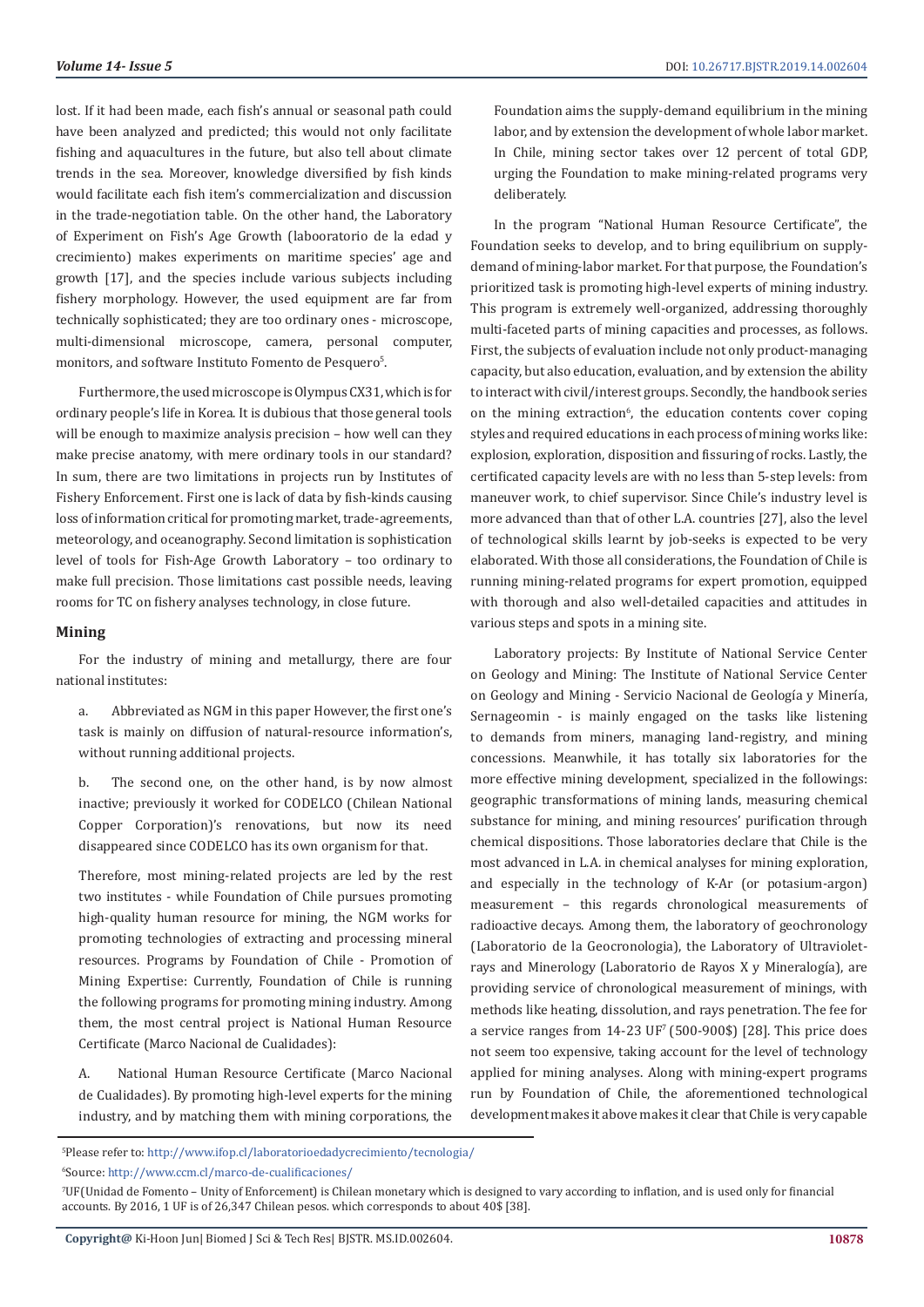of developing mining technologies on its own. Thus, the mining is the least needed area for Korea-Chile cooperation; at least there is no need for the part of Chile.

# **Service Industries - Education, Information, and Technology**

# **Education and Information Service**

Geography: The knowledge-diffusion and education in geography are led by the Geo-Military Institute (Instituto Geográfico Militar, IGM). Despite its name and its belonging to the Ministry of Defense, the IGM's most programs have little to do with military technology. Its primary focus is on the diffusion of geographical knowledges, including geographic education to the public, publishing-books on historical territory divisions, and creating various types of maps. Therefore, it is rather 'geography' institute than 'military' institute, being more open to the public than typical military institutes are. However, compared with Korean geography institutes, the level of its technology sophistication leaves room for further development. The main difference comes from the use of GIS, whose role is very central in nowadays' geographical studies, and also for digital governance and economy. Its definition in itself says so: the system not only includes map locations, but a variety of other geographic informations; that includes human resource's circulation, traffic, retailing, population movement, inter-regional consumption, and geographical inclination trait.

In Korea, its usage and application are now very general not only for geographical research but also for marketing and local administration at the nationwide level. The national interest is also quite intensive - by, more than 250,000 searches have been recorded on Korean Google's search. It is not of the case for Chile. with little interests in GIS (Sistema de Información Geográfica in Spanish); by the same date of the 1st June 2017, only 19,400 searches have been recorded with Chilean domain (\*.cl), less than a tenth of Korea's record. While IGM is taking a central role in Chile's national geographical projects, due to low-level application of GIS, its programs' contributions are limited to national history and geography; no application is made for governance and economy as in Korea. Although the need does not seem so urgent, in the future there might be chance for military technology cooperation between Korea and Chile, based on GIS technologies.

Organization Renovations: Besides primary-industries program, the Foundation of Chile runs also those for organizational innovations. Unlike the institute's mining programs, however, those human resource programs do not seem well-organized. The institute's website only quoted on importance of considering organizational dynamics, and very-general theoretical frames. To supplement information, I attempted at phone-call with the responsible personnel. However, the answer was that no further information than basic mechanism maps can be provided. This leads to implication that the level of programs involving management strategies and enterprise organization, when compared with private consulting companies, remains superficial.

## **Industries of Energy Resources**

### **Electricity Supply**

Technological Research Corporation (Corporación de Investigación Tecnológica, INTEC-Chile) is currently run by the private company called 'Amergy'. Amergy is cooperating with many multinational companies including GE and Siemens, for the following services:

a. Data consulting and research support for the electricityrelated projects,

b. Assembly and exhibition of electronic components,

c. Establishment of auto-charging and auto-discharging electronic system.

Besides, the company is running tasks like:

a. Maintaining safeties and efficiencies in the electricityrelated workplace and substation,

b. Switching location of electricity-supply circuits, and

c. Running plants. In overall, Amargy's business focuses on stability and safety in the electricity supply. However, while I found those business-information concrete enough, I could not find information's on measuring equipment. This lack of measuring-equipment information is contrasting with Korea Electronic Corporation's measuring-equipment disclosing all relevant information's.

#### **Forestry Institute (Instituto Forestal , INFOR)**

It was established in 1965 and currently belongs to the Ministry of Economy. According to five reports viewable via website, current projects are focusing on minimizing loss of climate change and forest destruction. There seems no project of developing natural-resource development. In relation with this, it is necessary to mention on the forest resources' usage in Chile and Korea. According to Gardner & Eastin [29], the native forest is taking over 17.8 percent of Chile's whole territory, with squares of 134,700km; this corresponds to 1.35 times of South Korea's whole territory. Besides, the authors also remark that Chile's both climates and soil conditions are in favor of forest resource's commercialization (p.3). Despite such width, the forestry industry takes only 3 percent in Chile's GDP and only 10 percent of total exportation [29]. This feature makes the industry humble, when compared with mining industry taking over 12 percent of GDP. This is partly due to that Chile's Forestry Institute (Instituto Forestal, INFOR), is mostly focusing on Chilean forests' protection from climate change's damages and forestal destruction, rather than its economic explotation. There seems no project of developing natural-resource development. In relation with this, it is necessary to mention on the forest resources' usage in Chile and Korea.

Unlike the rest of world diversifying alternative-energy industries, Chile is relying only on solar energy industry [30]. Chile's current priorities are also more set on increasing efficiencies of solar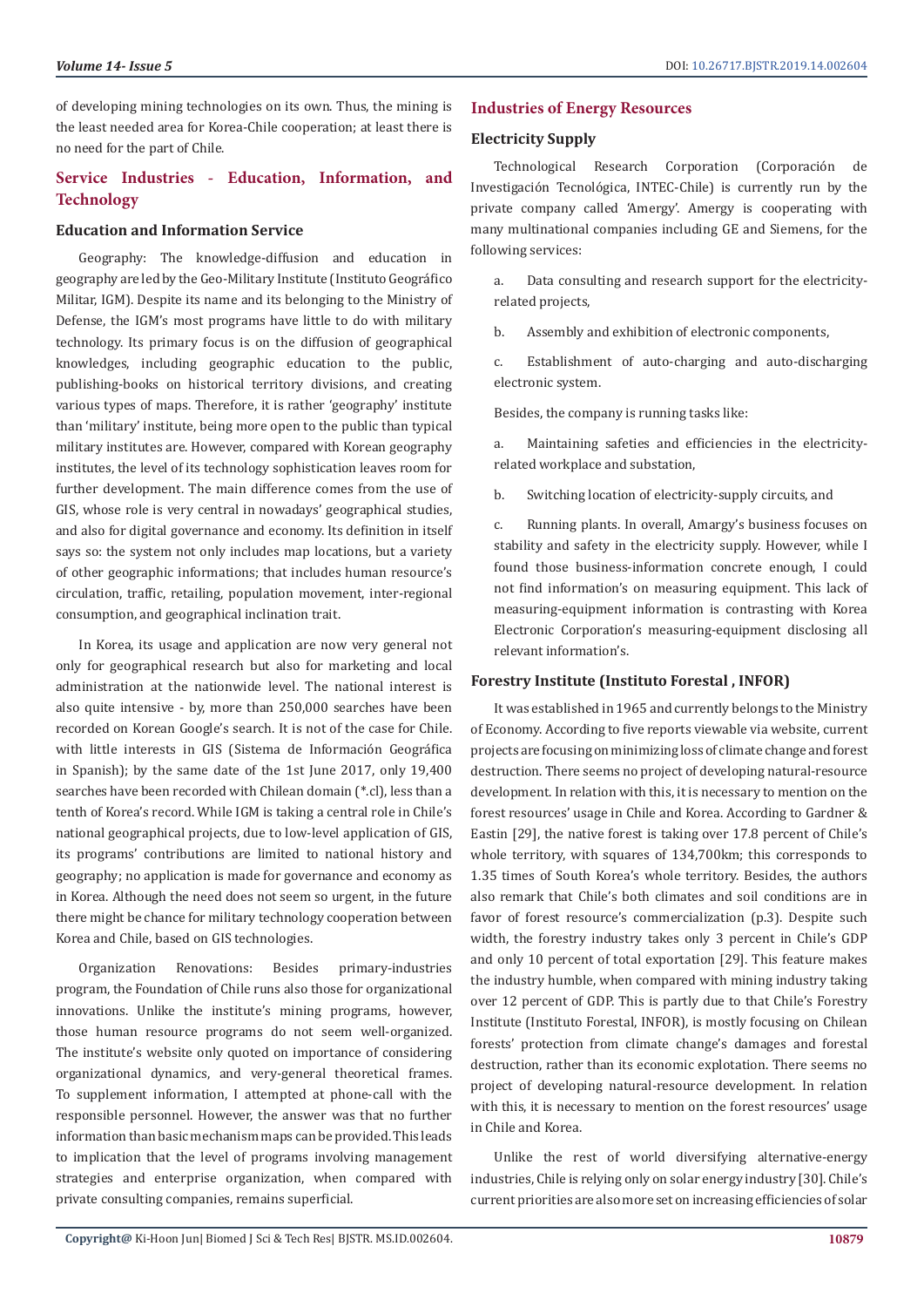energy; this plan has been largely achieved by joint projects with large private companies called Espejo de Tarapacá (EdT), a grandscale infrastructure project in which 300 MW pump hydro-plants establishing a large storage system, enabling longer preservation and use of solar energy. With this progress, Chile does not seem to feel urgency for diversifying alternative energy resources beyond solar energy. That explains Chile's little interest in economic use of forestal resources; even the Ministry of Forestry's reports are not considering plans of forestry resources' usage, only except CO2 absorption by cinnamon [31]. Furthermore, in Chile the land corresponding Switzerland's territory is still set as protection area. However, despite Chile's strong tradition of solar-energy reliance and natural-preservation perspective on forestal resources, Korea's case still leaves room for further use of Chile's forestal resource and chance for Korea-Chile's STC for that. Korea lacks far more forestry resources and lands than Chile, but it has successfully developed energetic reproduction technology using biomass; biomass means the set of animals and plants which produce chemical energies including photosynthesis.

Those biomasses' distribution data is fully prepared with extremely precise fuel production data [32], assuring the use of biomass as alternative energy. A similar development occurred also in Chile, though at regional level; in Tarapaca, a region located at Chile's northern border with Bolivia, the Foundation of Chile created full maps of vegetation; with this, the biomass database establishment in Chile does not seem impossible - the only missing is data on chemical emission by those vegetations. On balance, the difference between Korea and Chile's energy development mostly comes from policy tradition rather than technological gaps. Until now, the biomass in Chile is simply an indicator showing forest preservation, based on the number of survived animals and plants which consist biomass system. However, the case of Tarapaca's vegetation map leaves room for further progress in biomass system in Chile, which can be also facilitated by Chile's relatively developed IT environment [33]. Therefore, when economic needs overcome policy traditions, there remain rooms for rooms for further Korea-Chile cooperation on the biomass, probably through the form of transplantation. Technologically, this is already possible sufficiently, with Chile's good IT environment and similar achievements at regional level; The only thing to remain is Chilean government's perception of needs.

# **Public Diffusion of technology**

Application of Aero-Photography Technology, by SAF: According to the Institute of Aero Photography by Chilean Air Force - Servicio Aerofotogramétrico de la Fuerza Aérea de Chile, SAF - its aero-photographic technology is being used not only for governmental plans like prevention of natural disasters and forest fire, but also for applications in industries including agriculture and forestry. However, it does not seem that Chile is making most of this technology, for following reasons. First, there are few real

examples of industrial application, while the institute's webpage only quotes that its technology contributes to the development of market which is fundamental for national industries; there are no further specifications on the market areas. Furthermore, all applied industries were only of forestry, not agriculture; they include forestfire extinction, hydro-resource management, forest preservation, and prevention of vegetation illness. Another source of doubts comes from out-datedness of information; the institute claimed to be using the satellite Fasat-Charlie, which was abandoned by 2015. In overall, there are many doubts on the applications of aerophotography as the primary pursuit of the institute.

Agriculture: Diffusion of crop-check education, but lack of precision-agriculture application: Crop-check is the technology of checking the status of crops, to learn the best methods of cultivation. Its program is currently run by Foundation of Chile. However, it is offered only for a single crop Maqui. Having chosen Maqui for technology diffusion seems due to that it is one of Chile's most representative functional foods. That is, crop-check program for Maqui is part of Chilean priority on functional foods' worldmarket expansion. While maqui has become rapidly Chile's top export item [34], no public information sources disclose the share of household growing in Chile's agricultural sector. Therefore, its social implication still is to be questioned. On the other hand, Chile could have enjoyed diffusion of higher-level technology than mere manual crop-checking-precision-agriculture, which is now taking a influential role for policy-making in Korea. It is technique of optimizing management decisions and maximizing resource input-output efficiency, through observing crops from satellite - the method called GPS (Global Positioning Satellite). In Korea, since it successfully launched NARO satellite in January 2013, the precision agriculture has prevailed.

For example, in April this year, Hong et al. [35] inferred on temporal and spatial distribution of soil waters and amount of evaporation, in order to evaluate flooding vulnerability in farm lands; along with radar, civil-engineering sluice model, and geographic information system (GIS), the optic satellites was employed in their research. In fact, however, it has been far longer ago that using satellites for agricultural purpose had been discussed [36], using foreign satellite data has begun since 1999, for the part of Korean Ministry of Agriculture [35]. Chilean government also launched the satellite Fasat Charlie by 2011, for precision-agriculture; however, it was abandoned by 2015 for obsolescence. Launching its substitute was planned for 2017 (according to EFE), but still there are no real progress [25]. Without national satellite, now the services for precision-agriculture in Chile are entirely privatized, with price of 90\$ per hectar [26] out of small-farm peasants' affordance. Being offered only as private service, the precision agriculture in Chile is never counted in national agricultural policy and administrations. This contrasts with Korean government who is managing agricultural satellite exploration as a kind of public goods, for precision of its policies.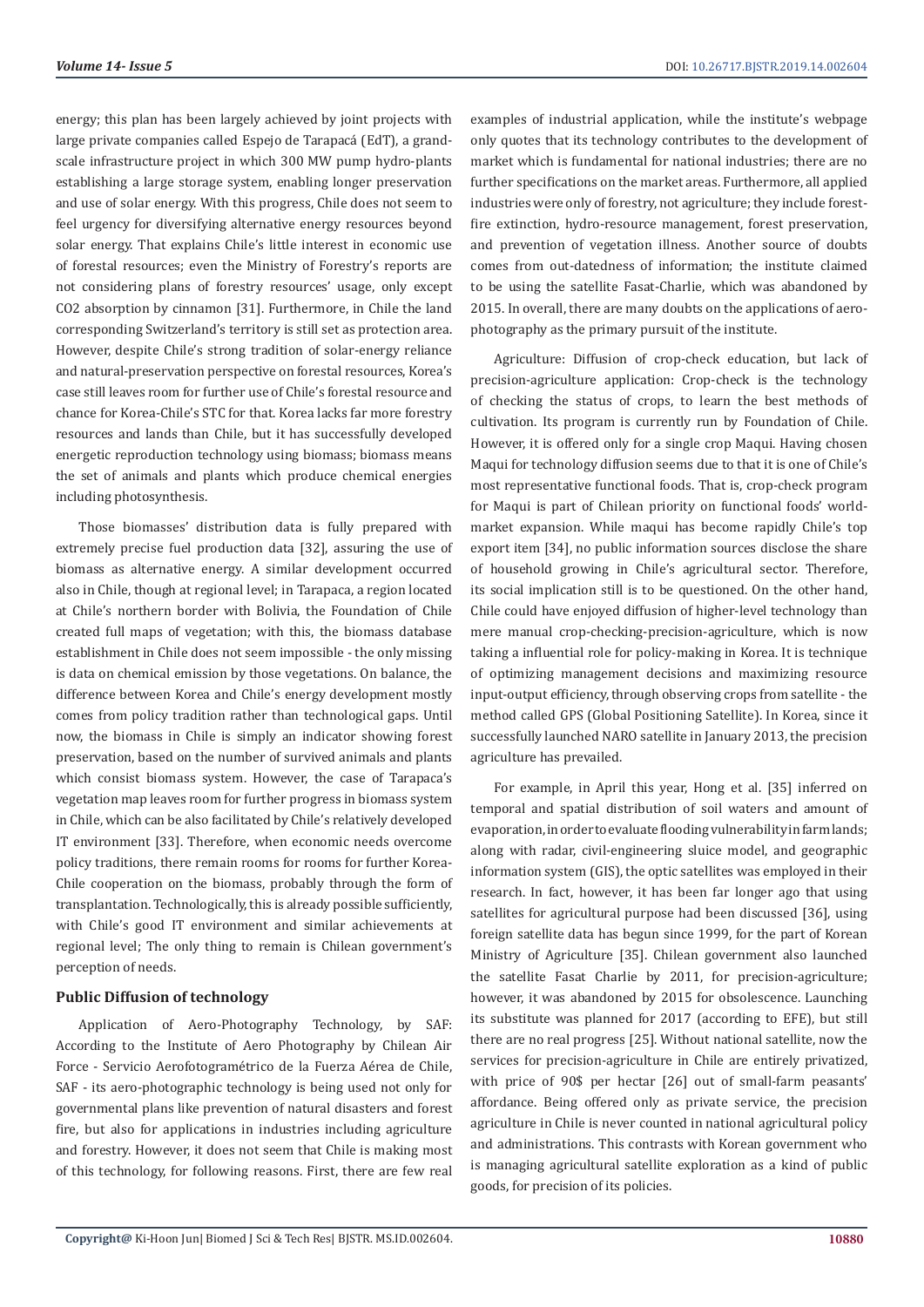There remain doubts on whether and how much only providing crop-check skills can contribute to Chile's goals of dominating global foods of functional foods. Although it is the industry largely influenced by natural conditions, the competition in global market will call for further technological efficiencies; this means that Chile cannot preclude the need for precision agriculture for its top-crop industries, being that its contribution to productivity is far more thorough and radical than manual know-how of crop-checking. In that respect, there are room for STC between Korea and Chile in precision agriculture field - Korea has been advanced so much, while Chile cannot preclude its needs.

# **Welfare and Health-Care**

# **Health-Care: Prevention of Radioactive Risk**

While nuclear energy is not of primary alternative resource in Chile, the health-care service has developed protection system from its risk - radioactive exposure. It is led by Chilean Commission on Nuclear Energy (Comisión Chilena de Energía Nuclear, CchEN). Unlike the name sounds, nuclear energy development is not of its priority. The institute primarily pursues the health-care service related with radioactive risks. The most-used service is radioactiveexposure diagnosis at relatively cheap price which is no more than 9 USD per month [37]. It also provides medical-care service for workers who are chronically exposed to radioactive exposures, but costing far more than diagnosis; a thorough corporation examination costs 232,000 Chilean pesos (approximately 37 USD), and a urinal examination costing no less than 53,500 pesos (approximately 80 USD)

# **Summary and Discussion**

# **Summary on Chilean Institutes' Technological Traits and Needs for Cooperation**

Beside aforementioned common factors on establishments, the technological characteristics of Chile's national institutes can be summarized as follows.

Advantaged Technology Fields with Few Needs for Cooperation: Chile is very advanced in the following areas, leaving few needs for cooperation with Korea:

- a. Radioactive safety
- b. Mining
- c. Forestal preservation
- d. Climate change counter-measurement.
- A. Projects with Economic Pursuits

The projects for economic sake include follows.

a. Fishery and aquaculture: gathering fish-catching data and measuring fish-shapes

b. Agriculture: Agricultural products diversification through genetic means, Boosting high-quality crops exports and marketing through certification and assisting store expansions. However, over a half of those projects are led by a single institution - Foundation of Chile. Furthermore, those projects are limited to only primary industries; there are few commercial projects for manufacture and tertiary industries, leaving rooms for more STC with Korea. Furthermore, the number is relatively few.

B. Priority of Environment over Economy

Rather than seeking economic benefits, Chilean institutes are more inclined to environmental projects, especially in relation with climate changes.

C. Technological Fields with Korean Advantage and Chilean Needs

D. The following areas are where Korea is highly advanced while Chile's level does not entirely to the original purposes of institutes and their programs.

a. Those areas are where the most potentials for STC is observed.

- b. Promotion and education of organizational strategy
- c. Equipment's for electric safety management
- d. Equipment's for measuring fish-shapes

e. Geographic Information System, with special focus on its application for military geography,

f. Biomass as source for alternative energy, expanding its database information

g. Public use and policy use of satellite and aerophotographic technologies

Only except the first one – organizational management –, the rest involves either measuring equipment, or geographic information.

B. Discussion

The present study aimed to expand possibilities for S&T cooperation between Korea and Chile, with detailed technological features in ongoing projects of Chilean institutes. While previous Korean studies on STC have exclusively focused on macro-indicators of L.A.'s S &T and its environment, the present study was the first attempt to provide information's on technological areas with the most potentials, in anticipation prior to diplomatic discussions has it has been until now. This will largely reduce burden and process needs when Korea and Chile begin diplomatic conversations for new STC, because unlike the past the two parties already have options and information's on possible areas to cooperate. Furthermore, since specific technological areas from diverse fields are informed,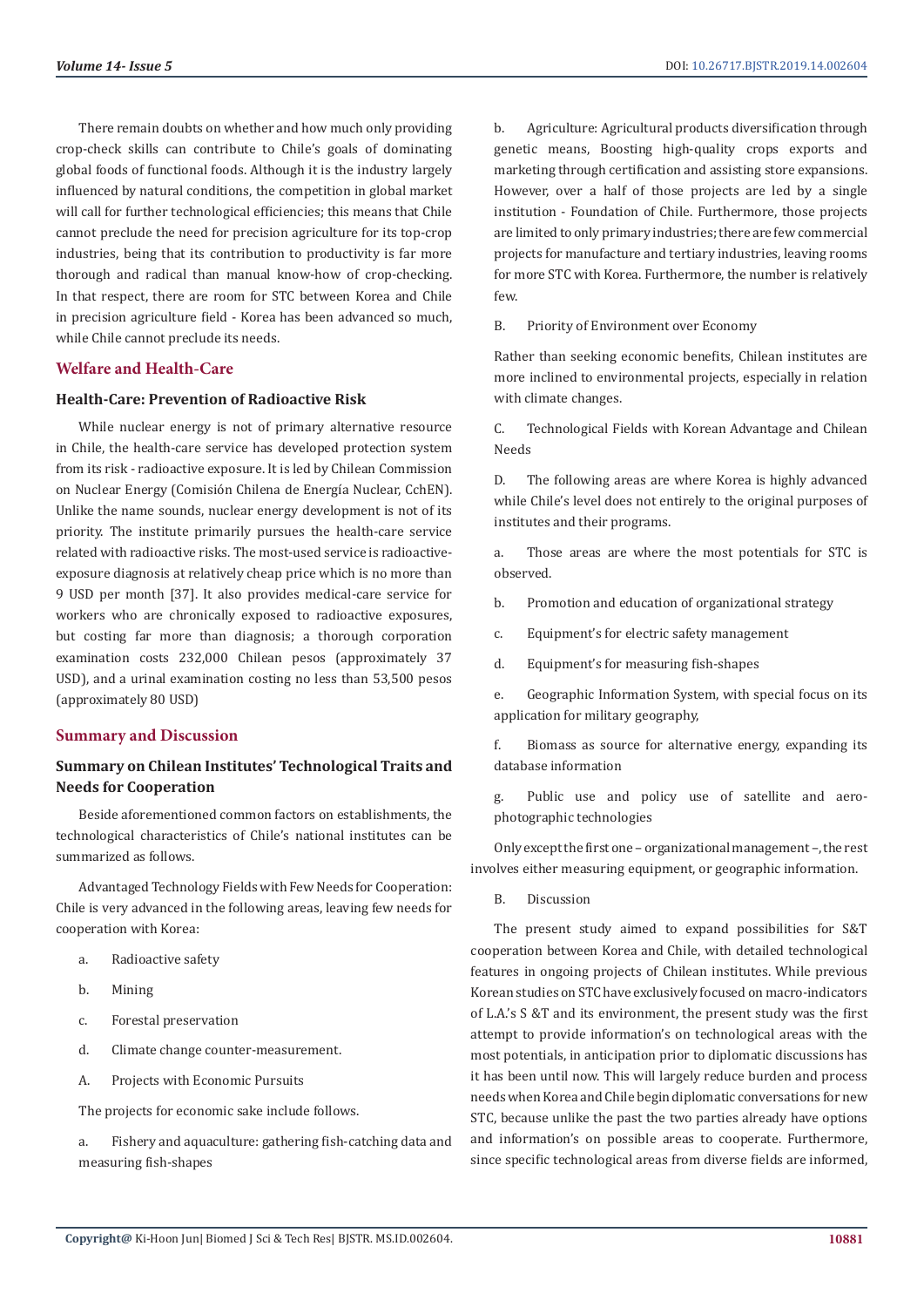the disciplinary barriers can be also overcome; therefore, the institutions developing STC no longer must be from similar fields. With all those advantages, this paper can make contributions to the more swift, more effective, and more diverse STC between Korea and Chile in the future.

The main limitation of this paper is not addressing on the way of cooperation - for example, either in the form of grant, or in the form of credit assistance. This is left to further studies. On the other hand, to make most of my attempt of specifying/clarifying areas for best STC, keeping track of update information is necessary; this means, admittedly, this research cannot be the final-versioned clue, when another STC negotiation is made far later between Korea and Chile. Despite those limitations, my first attempt will contribute to finding various and more specific technological areas for further STC between Korea and Chile, more efficiently.

C. Final Remarks

In this paper, I suggested that the S & T cooperation can be best boosted when each one's needs and capacities are fully revealed, and they know how to match it. Simply speaking, knowing one's own needs and the foreign sources to meet those needs, the synergy effect of cooperation will be the optium. That explains why I focused a country (Chile)'s drawbacks and limitations from ongoing scientific-development projects and how it can be covered by its cooperation-partner Korea's technological traits. Inn this way, in my view, the basic nature of remark international S &T cooperation is specifying similarity and different conditions, which allows the optimum mutual complements between two. And there is no reason to limit such logic to those addressed two countries only - for any other pair of countries attempting for mutual S & T cooperation with relatively equal status, the same kind of analyses can help a lot to boost the S &T cooperation, by precising each one's needs and meets. In \$my own estimation, I do not think my approach is not very surprising - it is based on common sense that the best help comes when one knows what to need and where to meet. To speak another feature in my approach, I tried to find those what they are doing and what they need more in S & T through national institutes projects according to Sapre's argument. Despite partially simplistic feature in my approach, nevertheless, I am confident that my very detailed look at those technological progress, needs, and possibility for. To take a counter-example, many studies focus only on super macro-indicators like R & D, productivity, and advantage and drawbacks in infrastructure. On contrast, my approach involves the real products, which might determine the whole nation's technological status. With closer look at detailed national institutes' projects, we can see the products or items as the locus for S &T leap. And then, we can specify more swiftly the products or items as subjects for international S &T cooperation – not just theoretical and friendly agreement, but specific plan on where and for what to invest to cooperate. by such specification of products/components/items/business as target for further S &T international cooperation, the researchers can make more critical

roles on promoting S &T cooperation agreements and advances among countries.

### **Acknowledgment**

I would like to express my special gratitude to my two professors from Hankuk University of Foreign Studies (HUFS). Prof. Won-Ho Kim, by the end of 2016 had led a government-policy project for ODA with analyses about Bolivia, Peru, and Paraguay's national S & T development scheme, in a comprehensive manner. I was one of its members and could finish everything well with his back-up for many parts. And this project outcome is a basis for my extended approach for Chile in the present article.

And I say also thanks to prof. Ki-Su Kwon, expert of Latin American FDI and Brazilian economy. After collecting fullinformation's about Chilean institutes' projects, he gave me a crucial tip to re-organize them according to industry-specific accounts. This added my article's sense in terms of national-economy implication, and furthermore enabled coherent summaries industry-byindustry. I hope the aspiration having started from their helps will reach to also other S & T cooperation researchers, including others than those addressing Latin America.

#### **References**

- 1. [Andrade PA, De Carvalho DBB \(2015\) International cooperation for](https://www.ncbi.nlm.nih.gov/pubmed/25742099) [science and technology development: a way forward for equity in health.](https://www.ncbi.nlm.nih.gov/pubmed/25742099) [História, Ciências, Saúde-Manguinhos 22\(1\): 49-67.](https://www.ncbi.nlm.nih.gov/pubmed/25742099)
- 2. [Serger SS, Remøe SO \(2012\) International Cooperation in Science,](https://www.researchgate.net/publication/265295518_International_cooperation_in_science_technology_and_innovation_strategies_for_a_changing_world_Report_of_the_Expert_Group_established_to_support_the_further_development_of_an_EU_international_STI_coop) [Technology and Innovation: Strategies for a Changing World.](https://www.researchgate.net/publication/265295518_International_cooperation_in_science_technology_and_innovation_strategies_for_a_changing_world_Report_of_the_Expert_Group_established_to_support_the_further_development_of_an_EU_international_STI_coop)
- 3. [Wagner CS, Yezril AS \(2000\) Hassell International cooperation in](https://www.rand.org/pubs/monograph_reports/MR1248.html) [research and development: An update to an inventory of US government](https://www.rand.org/pubs/monograph_reports/MR1248.html) [spending.](https://www.rand.org/pubs/monograph_reports/MR1248.html)
- 4. [Prange Gstöhl H \(2010\) International Science and Technology](https://www.e-elgar.com/shop/international-science-and-technology-cooperation-in-a-globalized-world) [Cooperation in a Globalized World: The External Dimension of the](https://www.e-elgar.com/shop/international-science-and-technology-cooperation-in-a-globalized-world) [European Research Area. Edward Elgar Publishing, UK.](https://www.e-elgar.com/shop/international-science-and-technology-cooperation-in-a-globalized-world)
- 5. [PM Sapre \(2000\) Realizing the potential of management and leadership:](https://www.tandfonline.com/doi/abs/10.1080/13603120050083954) [toward a synthesis of Western and indigenous perspectives in the](https://www.tandfonline.com/doi/abs/10.1080/13603120050083954) [modernization of non-Western societies. Int J Leadersh Educ 3\(3\): 293-](https://www.tandfonline.com/doi/abs/10.1080/13603120050083954) [305.](https://www.tandfonline.com/doi/abs/10.1080/13603120050083954)
- 6. [Stein E \(1998\) Fiscal decentralization and government size in Latin](https://www.semanticscholar.org/paper/FISCAL-DECENTRALIZATION-AND-GOVERNMENT-SIZE-IN-Stein/dfe90eb2937b86f8a7ffaf28131fcc5042ac4fad) [America.](https://www.semanticscholar.org/paper/FISCAL-DECENTRALIZATION-AND-GOVERNMENT-SIZE-IN-Stein/dfe90eb2937b86f8a7ffaf28131fcc5042ac4fad)
- 7. [Dixon R \(2015\) Stargazing in Chile: dark skies in the Atacama desert.](https://www.theguardian.com/travel/2015/feb/05/stargazing-chile-atacama-desert-dark-skies) [The Guardian, 1-13.](https://www.theguardian.com/travel/2015/feb/05/stargazing-chile-atacama-desert-dark-skies)
- 8. [TO of E Complexity, OEC Chile \(CHL\) Exports, Imports, and Trade](https://atlas.media.mit.edu/en/profile/country/chl/) [Partners.](https://atlas.media.mit.edu/en/profile/country/chl/)
- 9. [\(2019\) Databank, Overall data about Chile, World Bank Data Site.](https://data.worldbank.org/country/chile)
- 10. [Chung S \(2011\) Innovation, competitiveness, and growth: Korean](https://www.rrojasdatabank.info/wbdevecon10-22.pdf) [experiences.](https://www.rrojasdatabank.info/wbdevecon10-22.pdf)
- 11.[\(2019\) CIREN.](https://www.ciren.cl/)
- 12.[\(2019\) CIMM.](http://cimm.cl/)
- 13.[\(2019\) Comisión Chilena de Energía Nuclear.](http://www.cchen.cl/?option=com_docman&task=doc_download&gid=172&Itemid=)
- 14.[\(2019\) INTEC-Chile.](http://repositoriodigital.corfo.cl/handle/11373/1476)
- 15. Humano D, Ventures C (2019) Fundacion Chile.
- 16.[\(2017\) INDAP, Red de Tiendas Mundo Rural.](http://www.indap.gob.cl/Tiendas-Mundo-Rural)
- 17. [IF de Pesquero \(2017\) Laboratorio de la edad y Crecimiento.](https://www.ifop.cl/laboratorioedadycrecimiento/)